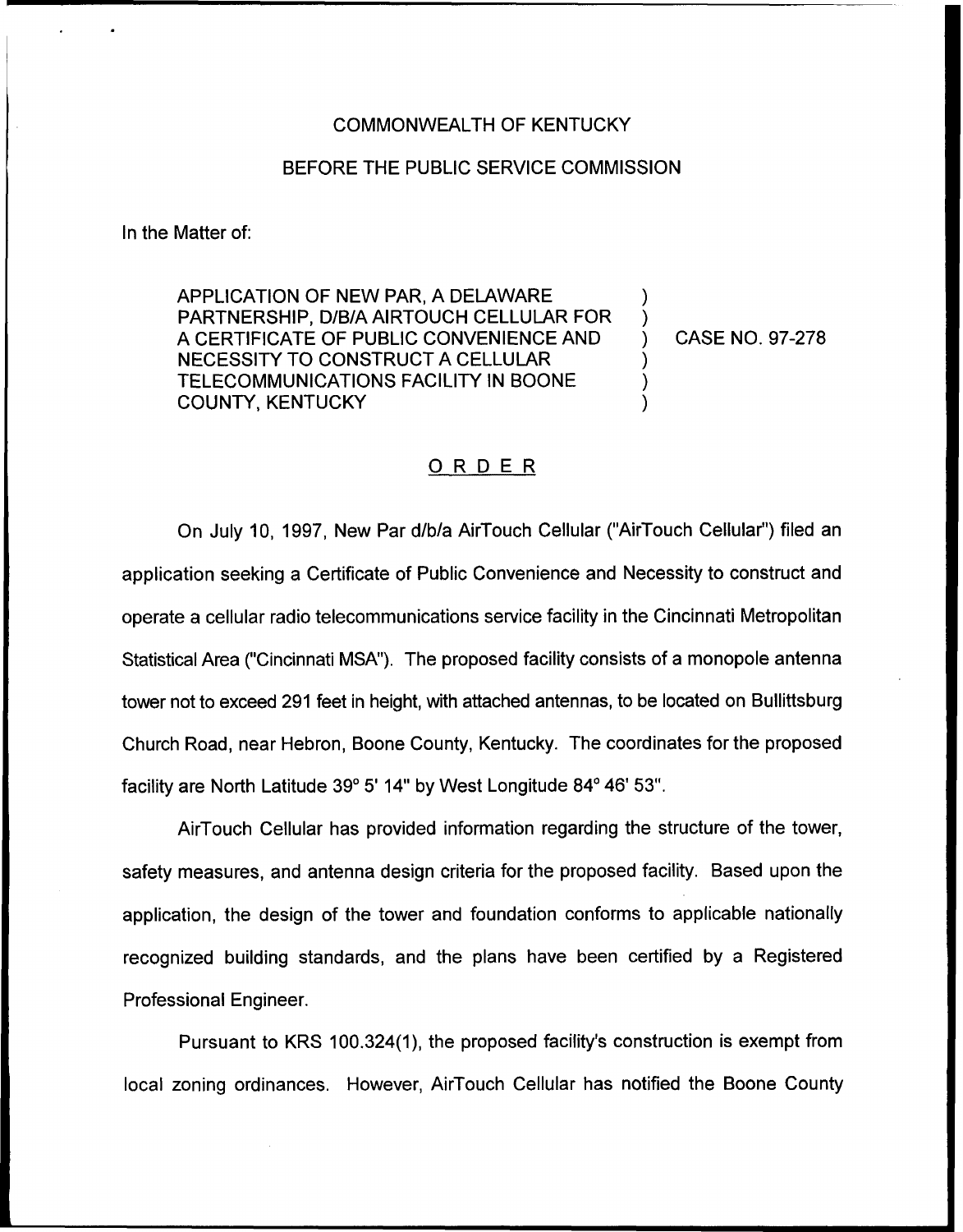Planning Commission ("Planning Commission") of the proposed construction. The Planning Commission filed comments and ultimately intervened in this proceeding. AirTouch Cellular has filed applications with the Federal Aviation Administration and the Kentucky Airport Zoning Commission seeking approval for the construction and operation of the proposed facility. Both applications have been approved.

AirTouch Cellular has filed notices verifying that each person who owns property or resides within 500 feet of the proposed facility has been notified of the pending construction. The notice solicited any comments and informed the property owners and residents of their right to intervene. In addition, AirTouch Cellular has posted notice of the proposed construction in a visible location for at least two weeks after filing its application. The Planning Commission was the only party that requested and was granted intervention. A public hearing in this matter was held on November 19, 1997.

During the hearing the Planning Commission objected to the proposed construction and advised the Commission of preferable alternative sites in the area. The Planning Commission complained that the proposed construction did not comply with local zoning restrictions. The Planning Commission preferred locating the proposed facility on other property in the area or at a minimum relocated more toward the center of the instant property.

According to testimony presented during the hearing, AirTouch Cellular received numerous complaints from customers in the area regarding dropped calls and poor connections. AirTouch Cellular claims that the area is in desperate need of adequate cellular service. AirTouch Cellular investigated collocating on various alternative sites, and combinations thereof, but determined that the alternatives resulted in less than adequate

 $-2-$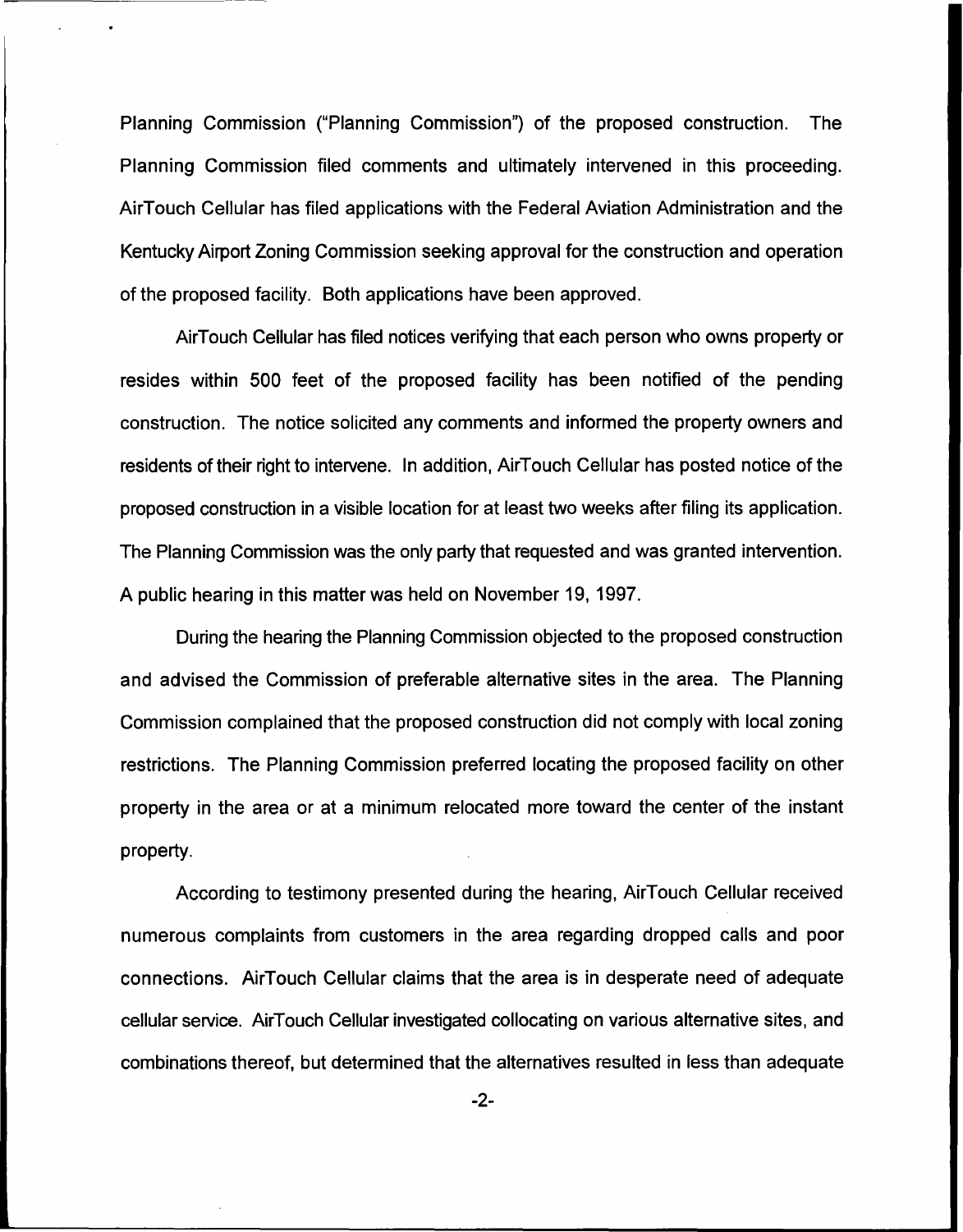service as compared to the proposed location. AirTouch Cellular noted that the proposed tower would be constructed to support multiple carriers for future collocations of other wireless facilities. Finally, the property owner testified that the proposed location was the only acceptable site on her property for the proposed construction.

The Commission finds that the proposed construction is necessary and that the location proposed by AirTouch Cellular will result in adequate utility service while minimizing any negative impact on surrounding property.

Pursuant to KRS 278.280, the Commission is required to determine proper practices to be observed when it finds, upon complaint or on its own motion, that the facilities of any utility subject to its jurisdiction are unreasonable, unsafe, improper, or insufficient, To assist the Commission in its efforts to comply with this mandate, AirTouch Cellular should notify the Commission if it does not use this antenna tower to provide service in the manner set out in its application and this Order. Upon receipt of such notice, the Commission may, on its own motion, institute proceedings to consider the proper practices, including removal of the unused antenna tower, which should be observed by AirTouch Cellular.

The Commission, having considered the evidence of record and being otherwise sufficiently advised, finds that AirTouch Cellular should be granted a Certificate of Public Convenience and Necessity to construct and operate the proposed facility.

IT IS THEREFORE ORDERED that:

1. AirTouch Cellular is granted a Certificate of Public Convenience and Necessity to construct and operate a monopole antenna tower not to exceed 291 feet in height, with attached antennas, to be located on Bullittsburg Church Road, near Hebron,

-3-